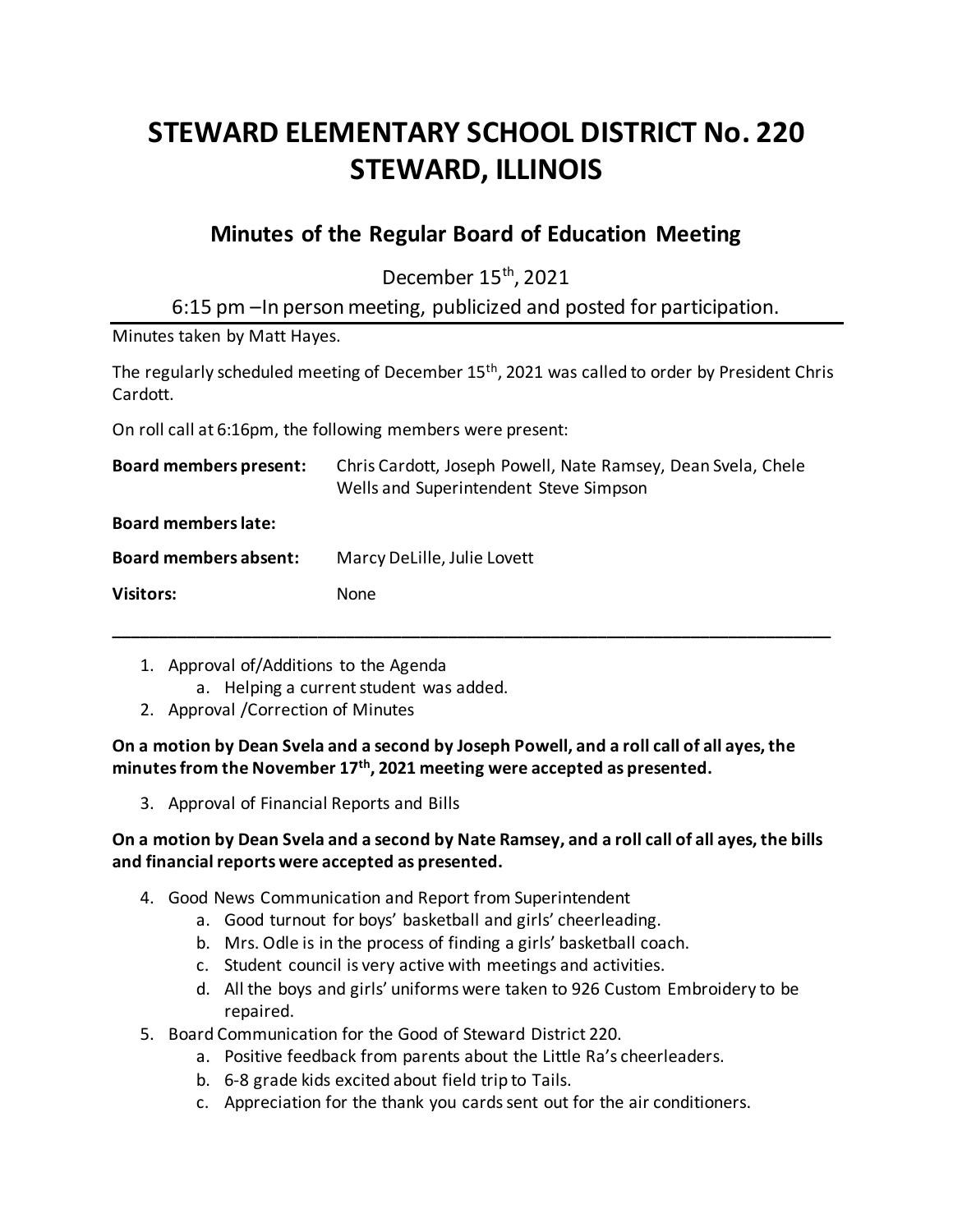- 6. Recognition and Comments from Employees and the public.
	- a. None

#### **Old Business**

- 7. How can we help out Allison VanHaelst who is at home going through radiation?
	- a. Currently she Zooms once a week in Mrs. Stroh's room with her classmates.
	- b. Mrs. Wells will ask Allison's mom about what needs they have.
- 8. COVID Vaccination Clinic Report
	- a. The crew showed up at 7:30am and worked until noon.
	- b. 19 people were vaccinated.
	- c. Nine people were in the 5-11 age group.
	- d. Next clinic day is January 15<sup>th</sup>.
- 9. Staff Handbook/ Contract Update
	- a. The Handbook was assigned to a person who hasn't had time to look it over.
- 10. Building Security/Lock Bids
	- a. Melin's Lock and Key will set up a time over winter break to rekey the doors.
- 11. Old 1998 Bus Repair
	- a. Cappel's completed the bus repair that has now passed inspection.
	- b. We could use the bus during the girls basketball season.
- 12. Snow removal
	- a. A bid was presented from O'Rorke Construction Services Inc.

# **On a motion by Nate Ramsey and a second by Chele Wells, and a roll call of all ayes, the decision was made to accept the bid from O'Rorke Construction Services.**

## **New Business**

- 13. Gymnasium Rehabilitation/Updating
	- a. Mr. Simpson looked for information from Kings, Eswood and Indian Creek.
	- b. Thicker mats are being used to replace the old fold up type mats.
	- c. Mr. Svela suggested Jackie Olinger may know of a vender.
	- d. Kings paid over \$10,000 to have their gym painted.
- 14. PRESS Policy Update
	- a. Mr. Simpson shared the policies (72 pages front and back) that need to be updated.
	- b. He will make a copy for each board member.
	- c. The policies will be split into quarters to be gone through one month at a time.
- 15. Tax Levy Presentation and Adoption
	- a. The total levy was \$905,385.

# **On a motion by Dean Svela and a second by Chele Wells, and a roll call of all ayes, the Tax Levy was approved as presented.**

**\_\_\_\_\_\_\_\_\_\_\_\_\_\_\_\_\_\_\_\_\_\_\_\_\_\_\_\_\_\_\_\_\_\_\_\_\_\_\_\_\_\_\_\_\_\_\_\_\_\_\_\_\_\_\_\_\_\_\_\_\_\_\_\_\_\_\_\_\_\_\_\_\_\_\_\_\_\_**